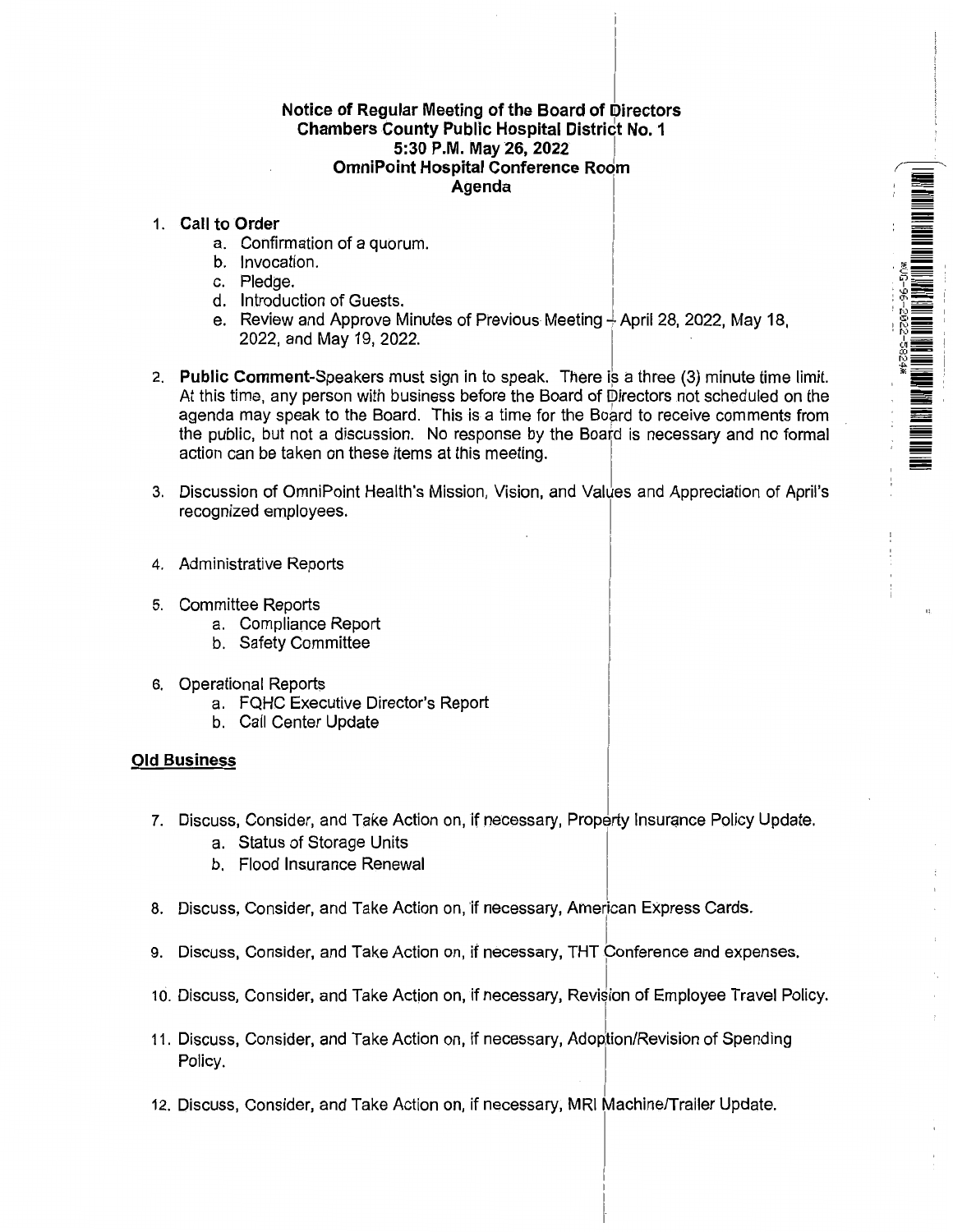# **New Business**

- 13. Discuss, Consider, and Take Action on, if necessary, Financial Statements and Statistical ~~~- I
	- a. IGT Working Capital.
- 14. Discuss, Consider, and Take Action on, if necessary, Phone System Upgrade.
- I 15. Discuss, Consider, and Take Action on, if necessary, Bio Med Contract.
- |<br>16. Discuss, Consider, and Take Action on, if necessåry, ESO Contract.
- 17. Discuss, Consider, and Take Action on, if necessary, Search and Recruitment of CEO.
- 18. Discuss, Consider, and Take Action on, if necessary, Bids and Purchase of CT Machine.
- 19. Discuss, Consider, and Take Action on, if necessary, Election of Clinic Board Committee, Policy and Procedure Committee, and Chambers County Liaison Committee.
- 20. Discuss, Consider, and Take Action on, if necessary, Election of Additional Board Positions (Sergeant of Arms and Parliamentarian).
- 21. Discuss, Consider, and Take Action on, if necessary, Adoption of Board Meeting Policy for Visitors and Employees.

# **Executive Session**

The Board will meet in closed session pursuant to Section 161.032 of the TEXAS HEALTH AND SAFETY CODE to discuss and consider Medical Staff Reports, Rules, and Regulations, and Hospital Quality Assurance/Process Improvement Reports, Credentialing and Statistics, and, if needed, pursuant to Sec. 551.074 of the TEXAS GOVERNMENT CODE to discuss personnel matters, and pursuant to Sec. 551.071 of the TEXAS GOVERNMENT CODE to discuss with its attorney, either in person or by telephone, matters which require confidentiality pursuant to the attorney client privilege and, if applicable, under to Sec. 551.085 of the TEXAS GOVERNMENT CODE to discuss a proposed new service or product line.

 $\frac{1}{2}$ 

Pursuant to Subchapter D of the Texas Open Meetings Act, this Board reserves the right to discuss in Executive (Closed) Session, such matters, and subjects as are allowed under Section 161.032 of the TEXAS HEALTH AND SAFETY CODE and/or Sections 551.0771, 551.072, 551.074 and 551.085 of the TEXAS GOVERNMENT CODE.

# Return to Open session

- I 22. Discuss, Consider, and Take Action on, if necessary, Policy; Hospital Quality Assurance/Process Improvement Reports; Credentialing; and Statistics.
- 23. Other
- 24. Adjournment.